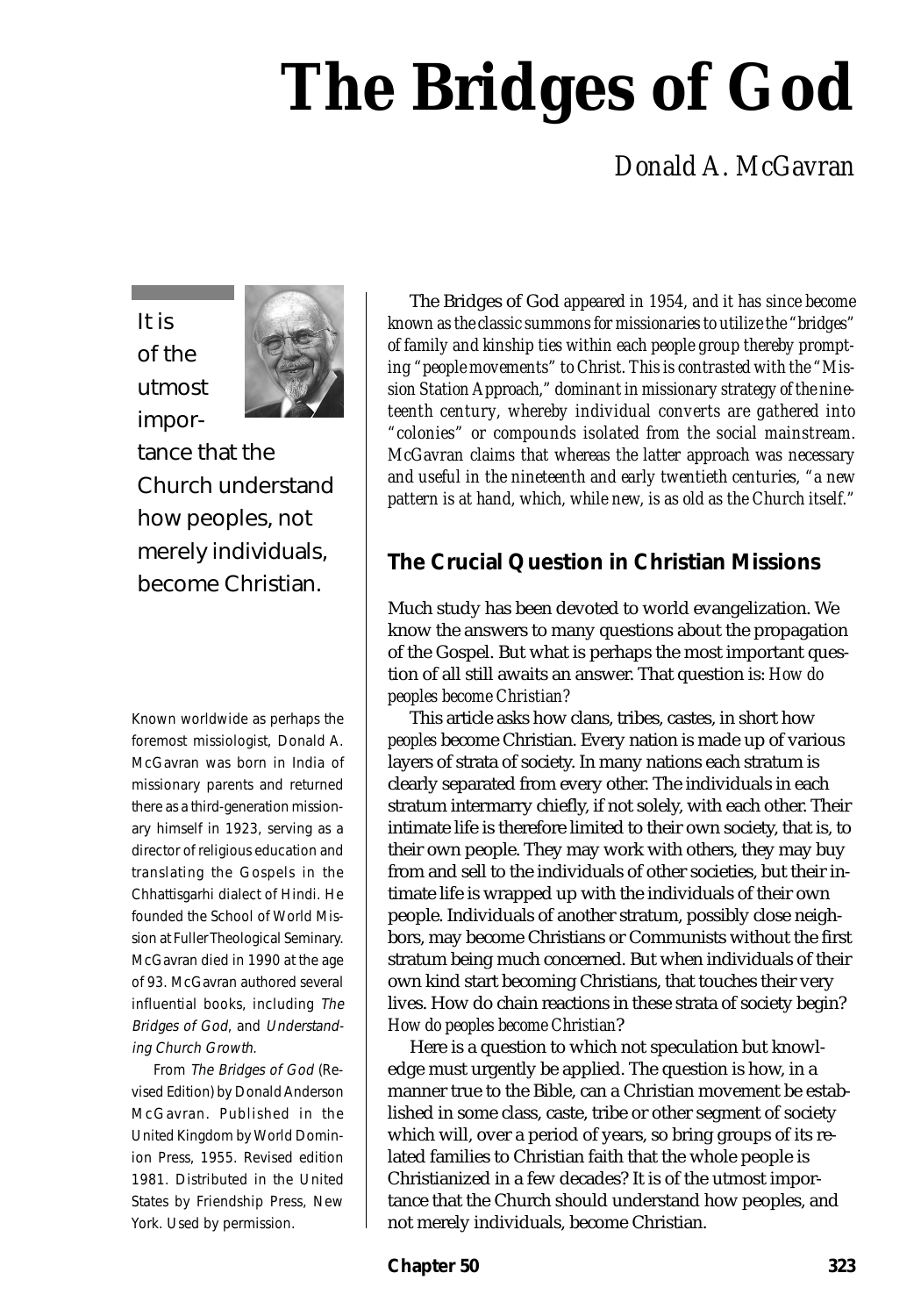# **The Unfamiliar in People Movements**

Individualistic Westerners cannot without special effort grasp how peoples become Christian. The missionary movement is largely staffed by persons from the West or by nationals trained in their ideas, and while evangelization has been carried on with correct enough views on how individuals have become Christian, there have been hazy or even erroneous views on how peoples become Christian.

# *Western individualism obscures group processes*

In the West, Christianization is an extremely individualistic process. This is due to various causes. For one thing, in Western nations there are few exclusive subsocieties. Then too, because freedom of conscience exists, one member of a family can become Christian and live as a Christian without being ostracized by the rest of the family. Furthermore, Christianity is regarded as true, even by many who do not profess it. It is considered a good thing to join the Church. A person is admired for taking a stand for Christ. There have been no serious rivals to the Church. Thus individuals are able to make decisions as individuals without severing social bonds.

Again, with the disruption of clan and family life following upon the industrial revolution, Westerners became accustomed to do what appealed to them as individuals. As larger family groupings were broken up through migration, the movement of rural folk to the cities, and repeated shifts of homes, people came to act for themselves without consulting their neighbors or families. A habit of independent decision was established. In the Christian churches this habit was further strengthened by the practice of revival meetings appealing for individual decisions to the accompaniment of great emotion. Indeed, the theological presupposition was not merely that salvation depended on an individual act of faith in Christ (which is unquestioned), but also that this act was somehow of a higher order if it were done against family opinion (which is dubious). Separate individual accessions to the Church were held by some to be not only a better, but the only valid, way of becoming a Christian.

Had the question arisen as to how peoples became Christian, the answer would have been given that it was by individual after individual becoming soundly converted.

Of the social organism which is a people, or of the desirability of preserving the culture and community life, indeed, of enhancing them through the process of conversion, there tended to be little recognition. Peoples were thought of as aggregates of individuals whose conversion was achieved one by one. The social factor in the conversion of peoples passed unnoticed because peoples were not identified as separate entities.

However, a people is not an aggregation of individuals. In a true people intermarriage and the intimate details of social intercourse take place within the society. In a true people individuals are bound together not merely by common social practices and religious beliefs but by common blood. A true people is a social organism which, by virtue of the fact that its members intermarry very largely within its own confines, becomes a separate race in their minds. Since the human family, except in the individualistic West, is largely made up of such castes, clans and peoples, the Christianization of each nation involves the prior Christianization of its various peoples as peoples.

Because of the intense battle against race prejudice, the concept of separate races of men is discredited in many circles. Missionaries often carry this antipathy to race into their work in tribes and castes who believe themselves to be separate races, marry within their people and have an intense racial consciousness. But to ignore the significance of race hinders Christianization. It makes an enemy of race consciousness, instead of an ally. It does no good to say that tribal peoples ought not to have race prejudice. They do have it and are proud of it. It can be understood and should be made an aid to Christianization.

## *What to do and what not to do*

To Christianize a whole people, the first thing not to do is snatch individuals out of it into a different society. Peoples become Christians where a Christward movement occurs *within that society*. Bishop J. W. Pickett, in his important study *Christ's Way to India's Heart*, says:

€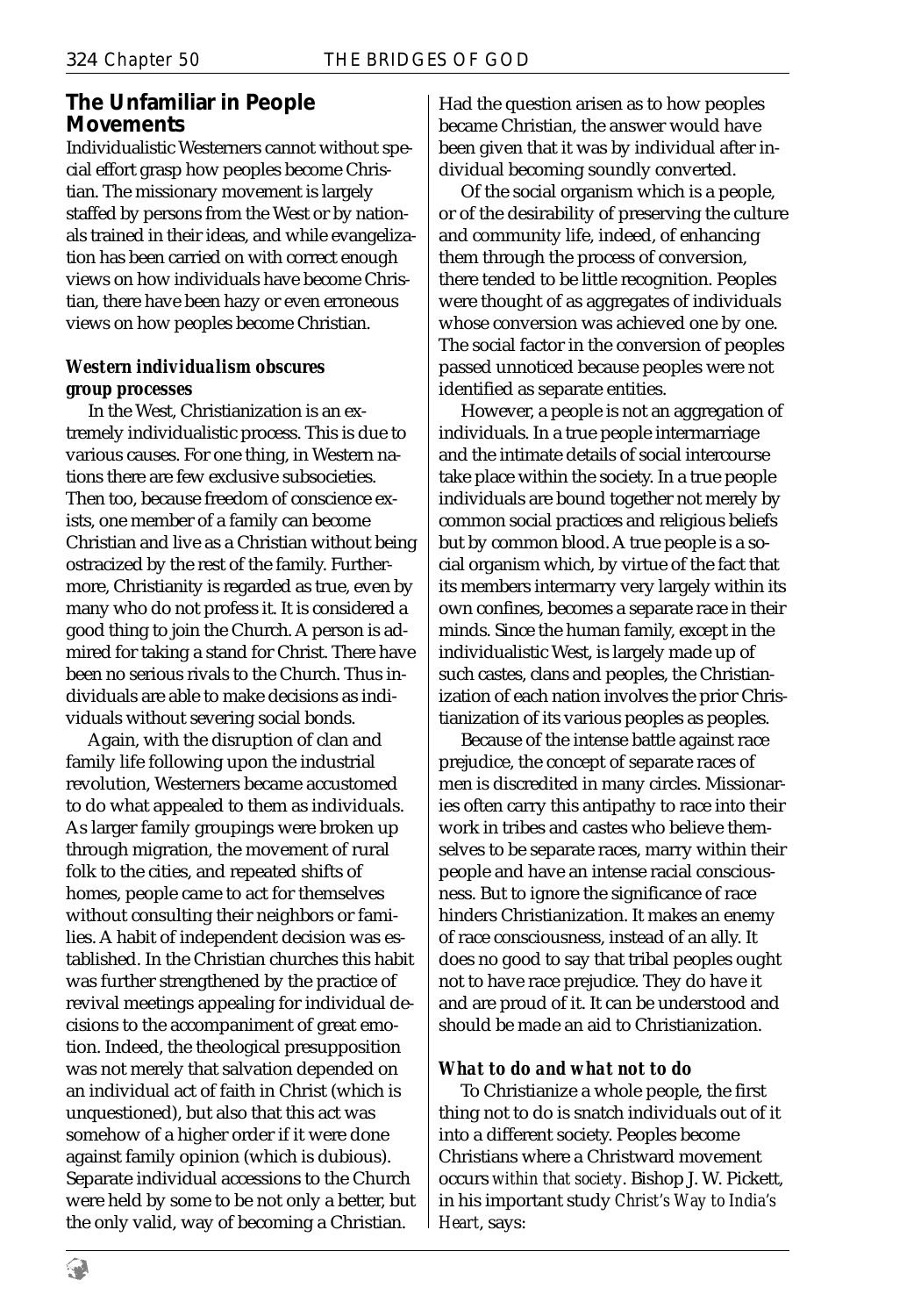The process of extracting individuals from their setting in Hindu or Moslem communities does not build a Church. On the contrary it rouses antagonism against Christianity and builds barriers against the spread of the Gospel. Moreover, that process has produced many unfortunate, and not a few tragic results in the lives of those most deeply concerned. It has deprived the converts of the values represented by their families and friends and made them dependent for social support to the good life and restraint on evil impulses upon men and women, their colleagues in the Christian faith, with whom they have found it difficult to develop fellowship and a complete sense of community. It has sacrificed much of the convert's evangelistic potentialities by separating him from his People. It has produced anaemic Churches that know no true leadership and are held together chiefly by common dependence on the mission or the missionary.

Equally obviously the Christianization of a people requires reborn men and women. A mere change of name accomplishes nothing. While the new convert must remain within his people, he must also experience the new birth. "If ye then be risen with Christ, set your affection on things above, not on things on the earth." The power of any People Movement to Christ depends in great measure on the number of truly converted persons in it. We wish to make this quite clear. The Christianization of peoples is not assisted by slighting or forgetting real personal conversion. There is no substitute for justification by faith in Jesus Christ or for the gift of the Holy Spirit.

Thus a Christward movement within a people can be defeated either by extracting the new Christians from their society (i.e. by allowing them to be squeezed out by their non-Christian relatives) or by the non-Christians so dominating the Christians that their new life in Christ is not apparent. An incipient Christward movement can be destroyed by either danger.

#### *The group mind and group decision*

To understand the psychology of the innumerable subsocieties which make up non-Christian nations, it is essential that the leaders of the Churches and missions strive to see life from the point of view of a people, to whom

individual action is treachery. Among those who think corporately only a rebel would strike out alone, without consultation and without companions. The individual does not think of himself as a self-sufficient unit, but as part of the group. His business affairs, his

children's marriages, his personal problems, or the difficulties he has with his wife are properly settled by group thinking. Peoples become Christian as this group-mind is brought into a lifegiving relationship to Jesus as Lord.

It is important to note that the group decision is not the sum of separate individual decisions. The leader makes sure that his followers will A change of religion involves a community change. Only as its members move together, does change become healthy and constructive.

follow. The followers make sure that they are not ahead of each other. Husbands sound out wives. Sons pledge their fathers. "Will we as a group move if so-and-so does not come?" is a frequent question. As the group considers becoming Christian, tension mounts and excitement rises. Indeed, a prolonged informal votetaking is under way. A change of religion involves a community change. Only as its members move together, does change become healthy and constructive.

Groups are usually fissured internally. This has a definite bearing on group decision. If in some town or village there are 76 families of a given people, they may be split into several sub-groups. Often such divisions are formed by rivalries between prominent men. Often they are geographical: the lower section of the village as against the upper section. Often they are economic: the landed as opposed to the landless. Often they depend on education, marriage relationships, or attitudes toward customs. Group thinking usually occurs at its best within these sub-groups. A sub-group will often come to decision before the whole. Indeed, a sub-group often furnishes enough social life for it to act alone.

 $\bigcirc$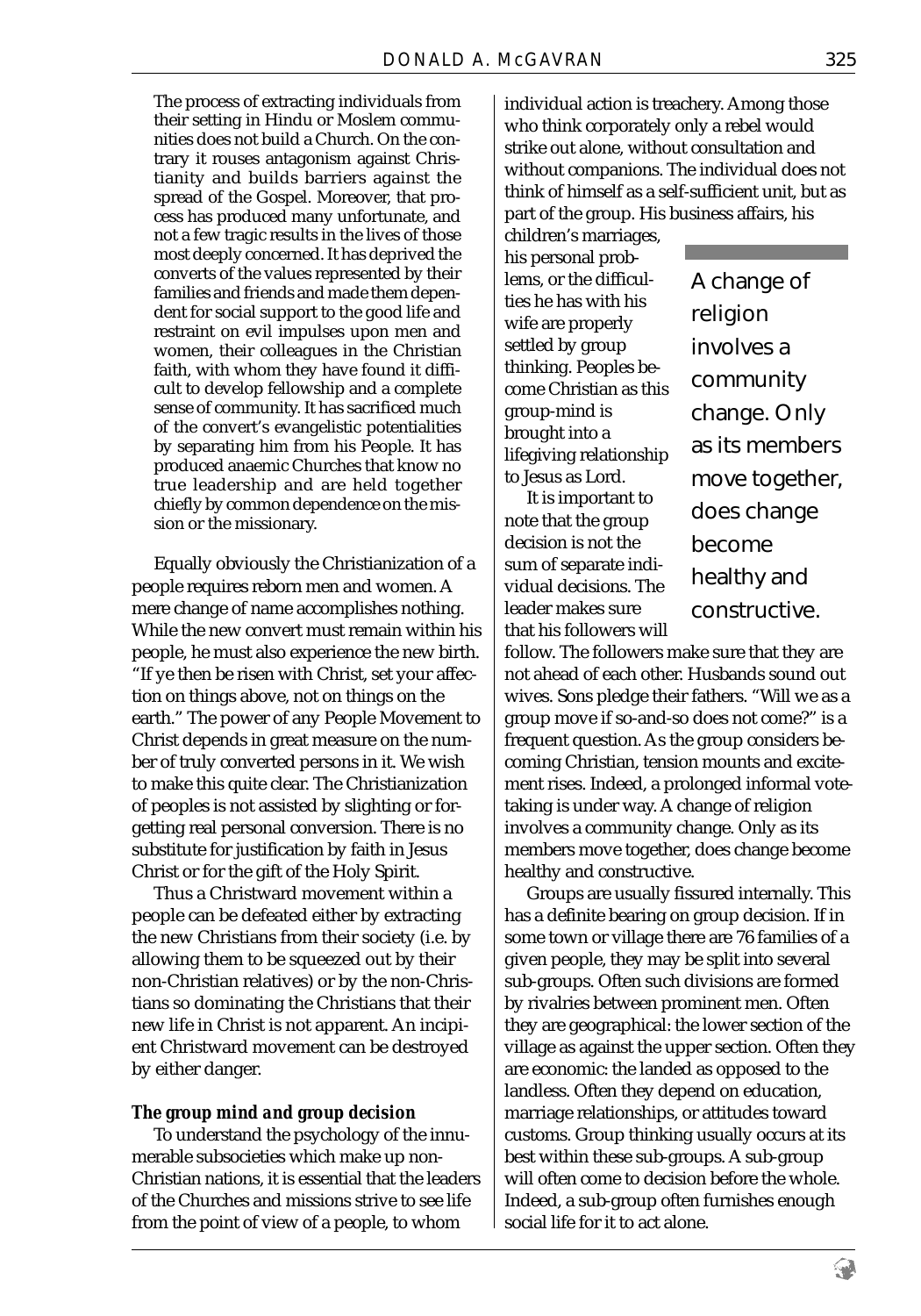Peoples become Christian as a wave of decision for Christ sweeps through the group mind, involving many individual decisions but being far more than merely their sum. This may be called a chain reaction. Each decision sets off others and the sum total powerfully affects every individual. When conditions are right, not merely each sub-group, but the entire group concerned decides together.

#### *Terms defined*

We call this process a "People Movement." "People" is a more universal word than "tribe", "caste" or "clan." It is more exact than "group." It fits everywhere. Therefore in this article we shall speak of People Movements to Christ.

# **The Characteristic Pattern of the Great Century**

Dr. Latourette has given the name "the Great Century" to the time between 1800 and 1914. He says: "When consideration is given to the difficulties which faced it, in the nineteenth century, Christianity made amazing progress all around the world. It came to the end of the period on a rapidly ascending curve. Its influence on culture was out of all proportions to its numerical strength. It had an outstanding role as a pioneer in new types of education, in movements of the relief and prevention of human suffering and in disseminating ideas."

How did Christianization proceed during the Great Century? This is a most important question because most of our present thinking is coloured by the missionary effort of that century. When we think of missions today, we think of those with which we are familiar, and which prevailed in China, Africa, India and other countries during the Great Century. Since this century produced a radically new and different approach, the older kind of missions which existed for 1,800 years have tended to be forgotten. The missionary and the Churches tend to think that the only kind of missions and the only kind of Christian-ization possible is that used with greater or lesser effect during the past 150 years. The Great Century created a new method to meet a new situation. Both situation and method are worthy of our closest study.

## *The new situation described: the gulf of separation*

Missions were carried on from the ruling, wealthy, literate, modern countries, which were experiencing all the benefits of political and religious freedom, an expanding production, and universal education. In the year 1500, European visitors to India and China described countries which compared favourably with their own. But by the nineteenth century the West had progressed while the East had stood still, so that there was a great gap between them. Western missionaries went to poor, illiterate, medieval and agricultural countries. The gap widened with the passage of the years, for the progress of the West continued to be greater than that of the East. While it is true that missionaries tried to identify themselves with the people, they were never able to rid themselves of the inevitable separateness which the great progress of their home lands had imposed upon them.

This gulf became very clear in the living arrangements which European and American missionaries found necessary. Their standard of living at home was many times higher than that of the average citizen on the mission fields, though it could not compare with that of the few wealthy Chinese, Japanese and Indians. Modern medicine was unknown. Health demanded big bungalows on large sites. Servants were cheap and saved much domestic labour. The people of the land generally walked, but the missionary was accustomed to a conveyance and so he used one. The colour of his skin also set him apart. He could not melt into the generality of the inhabitants of the land as Paul could. He was a white man, a member of the ruling race. To this day in the rural sections of India, seven years after independence, the white missionary is frequently addressed as *Sarkar* (Government). The missionary was an easy victim not only to malaria but to intestinal diseases. He had to be careful about what he ate. The Western style of cooking agreed with him, whereas the Eastern style did not. So in matters of food also there came to be a great gulf between him and the people of the land.

There were practically no bridges across this gulf. There was nothing even remotely similar to the Jewish bridge over which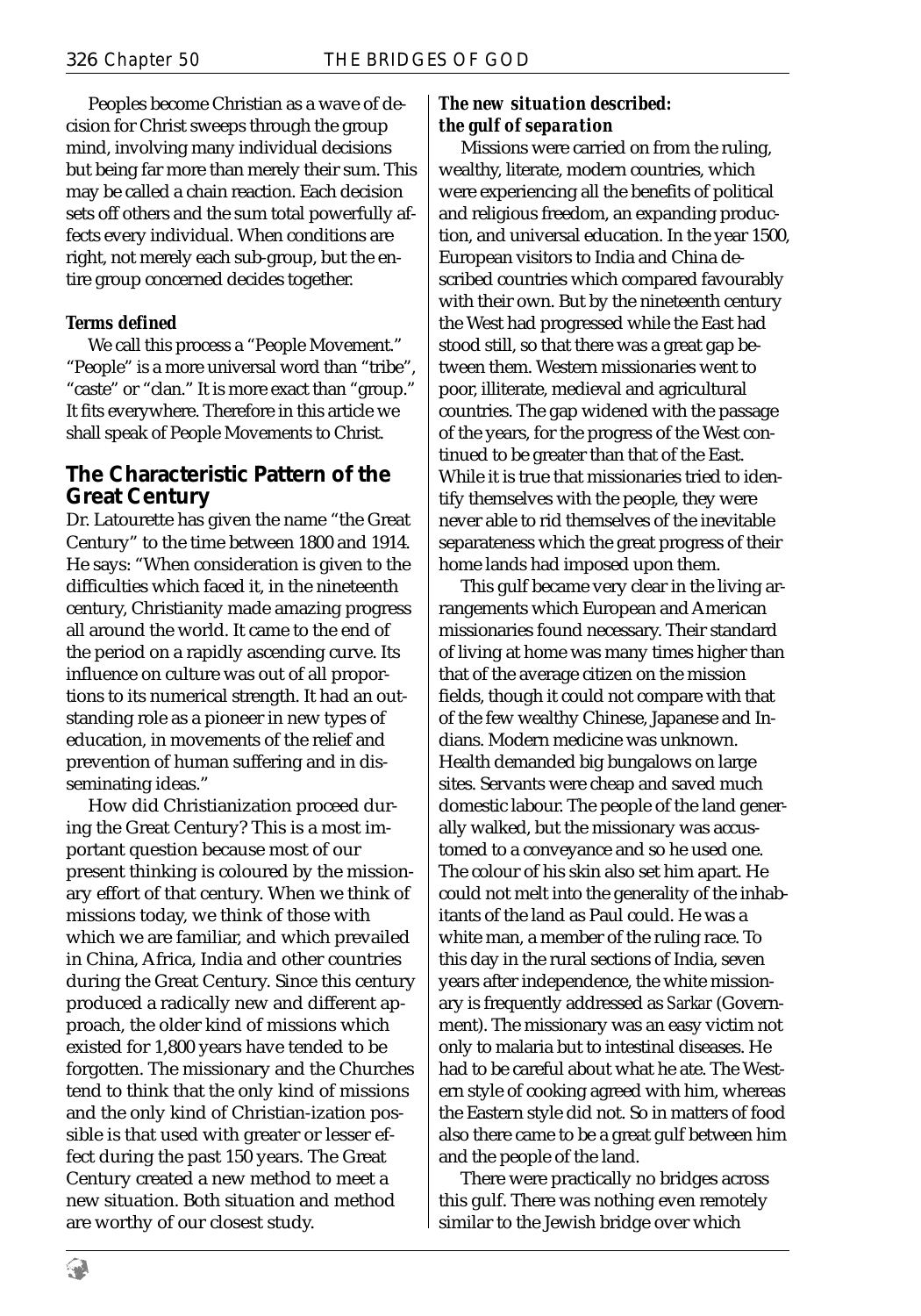Christianity marched into the Gentile world. Staggering numbers of people lived on the fertile plains of Asia, but not one of them had any Christian relatives! Even in the port cities there were none. *Més alliances* between white soldiery, rulers or commercial people and the women of the various lands were so resented on the one hand and despised on the other that they served as barriers rather than bridges. The normal flow of the Christian religion simply could not take place. Separated by colour, standard of living, prestige, literacy, mode of travel, place of residence, and many other factors, the missionary was, indeed, isolated from those to whom he brought the message of salvation.

The missionaries did learn the languages of the country and learned them well. They served the people with love, taught their children, visited in their homes, went with them through famines and epidemics, ate with them, bought from them and sold to them, and, more than any other group of white men in the tropics, were at one with them. Thus, it will be said, this emphasis on the separateness of the missionary is exaggerated. To the student of the growth and spread of religions, however, it is apparent that these casual contacts described above are just that casual contacts. They are not the living contacts, the contacts of tribe and race and blood, which enable the non-Christian to say, as he hears a Christian speak: "This messenger of the Christian religion is one of my own family, my own People, one of us." Casual contacts may win a few individuals to a new faith, but unless these individuals are able to start a living movement within their own society, it does not start at all.

The separateness we describe seemed likely to last a long time. It existed in an unchanging world, where the dominance of the West and the dependence of the East seemed to be permanent. Missionaries thought, "There will be centuries before us, and, in a 400-year relationship like that of Rome to her dependent peoples, we shall gradually bring these peoples also into the Christian faith."

This grave separateness faced Christian missions during the Great Century. When the churches and their missionaries have no relations, no contacts and no bridges over interracial gulfs, what do they do? How do they carry out the command of their Lord? When there is no living approach, how do they go about the Christianization of peoples?

#### *The new method evolved: the exploratory mission-station approach*

If there is any aspect that is typical of modern missions, it is the mission station with its gathered colony. Missionaries facing the gulf of separation built mission stations and gathered colonies of Christians.

They acquired a piece of land, often with great difficulty. They built residences suitable for white men. Then they added churches, schools, quarters in which to house helpers, hospitals, leprosy homes, orphanages and printing establishments. The mission station was usually at some center of communication. From it extensive tours were made into the surrounding country-side. It was home to the missionary staff and all the activities of the mission took place around the station.

Together with building the station, the missionaries gathered converts. It was exceedingly difficult for those hearing the Good News for the first time, knowing nothing of Christians, or of Christianity save that it was the religion of the invading white men, to accept the Christian religion. Those who did so were usually forced out of their own homes by fierce ostracism. They came to live at the mission colony, where they were usually employed. Orphans were sheltered. Slaves were bought and freed. Women were rescued. Some healed patients became Christian. Many of these usually came to live at the mission station. They were taught various means of earning a livelihood and directed into various forms of service. They formed the gathered colony.

This kind of mission approach took shape out of the individualistic background typical of much Protestantism in the eighteenth and nineteenth centuries. To be a Christian was to come out and be separate. For converts to leave father and mother invested their decisions with a particular validity. To gather a compound full of Christians out of a non-Christian population seemed a good way to proceed. Frequently it was also the only pos-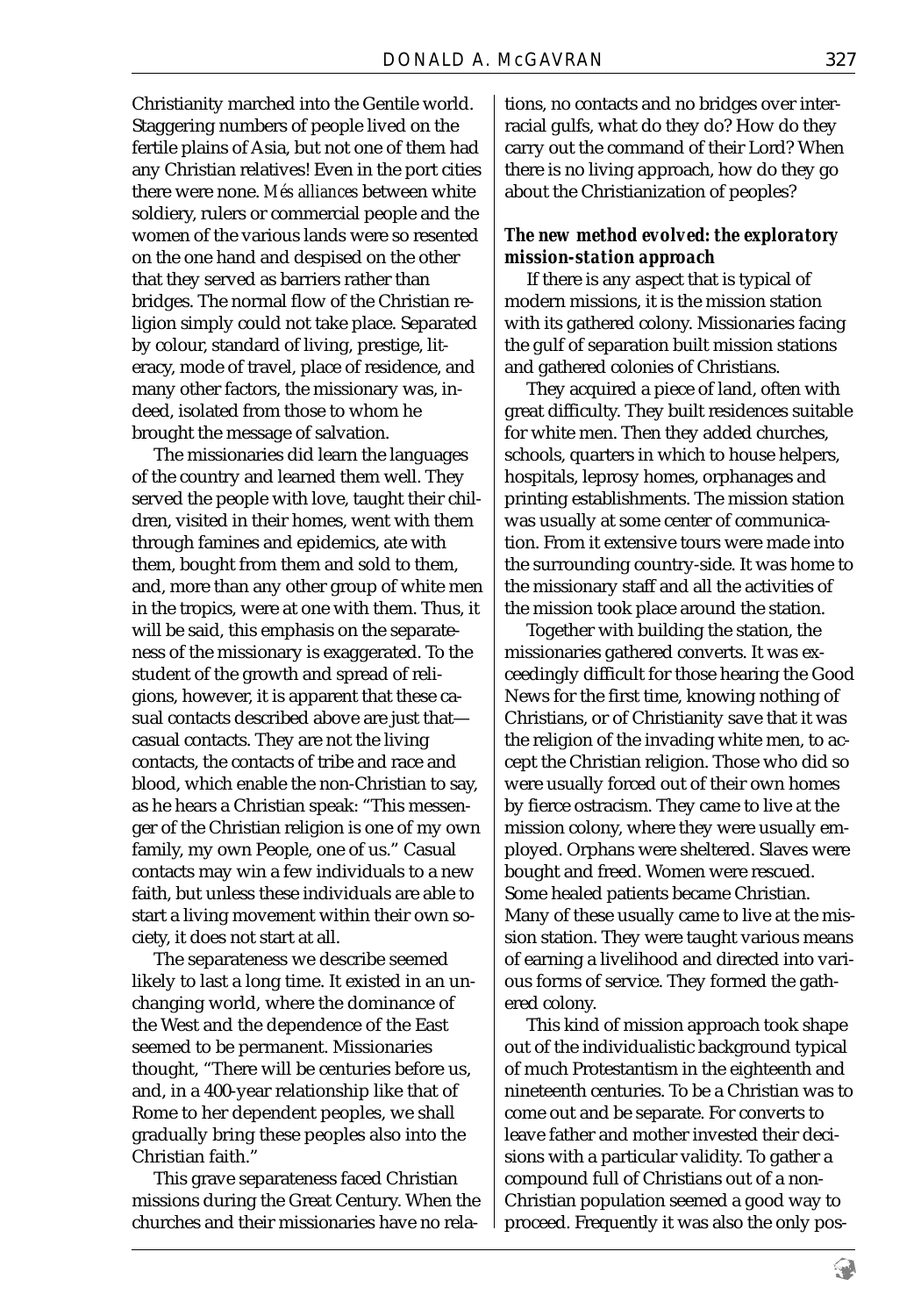sible way. The universal suspicion and often the violent hostility with which Christianity was regarded would have forced into the gathered colony pattern even those who consciously sought integration.

This, then, was the pattern which was characteristic of most beginnings in the Great Century. We call it the exploratory mission

Where the number of conversions remained small decade after decade, there the mission remained the dominant partner and the Mission Station Approach continued and, indeed, was strengthened. It was strengthened because the gathered colony furnished Christian workers so that the mission could expand mission healing, mission teaching

A moderate amount of missionary assistance, at places where the churches feel their need, produces results far beyond that which those accustomed to the mission station tradition would consider possible.

station approach, but from the point of view of the resulting churches, it was the exploratory gathered colony approach.

It was excellent strategy in its day. It was a probe to ascertain which peoples were ready to become Christian. Christianity must be seen to be stable before it will be accepted as a way of salvation. Peoples are not going to commit their destinies to a faith which is here today and gone tomorrow. Men must see over a period of years what the Christian life means and what Christ does to persons and to groups. While the Good News is first being presented and the Christian life demonstrated the mission station and the gathered colony are essential. As we look back over the last hundred years it seems both necessary and desirable for there to have been this approach. With all its limitations, it was the best strategy for the era. This approach has been no mistake. It fitted the age which produced it. It was inevitable.

#### *The road branches according to response*

This beginning, adopted by practically all missions, may be considered as a road running along a flat and somewhat desolate plain and then dividing, one branch to continue along the plain, the other to climb the green fertile hills. Whether missions continued on the flat accustomed road (of the gathered church approach) or ascended the high road by means of the People Movement Approach depended on the response given to the Christian message by the population and on the missionaries' understanding of that response.

and mission preaching. Where the number of conversions mounted steadily with every passing decade, there the church became the domi-

nant partner and the mission turned up the hill road. It started using the People Movement Approach. Scores of thousands became Christians.

These two roads, these two ways of carrying on mission work, are distinct and different. Clear thinking about missions must make a sharp differentiation between them. Each must be described separately. The People Movements, the hill road, will be described in the next section. The remainder of this section will be devoted to describing the widening road on the plain, the way in which the exploratory phase gradually turned into the permanent Mission Station Approach or gathered colony approach.

Small response was not expected by the early missionaries. The exploratory Mission Station Approach was not launched as an accommodation to a hardhearted and irresponsive population. It was regarded as *a first stage after which great ingathering would occur.* Even after the Basel Mission had lost eight of its first ten missionaries in nine years, the heroic Andreas Riis wrote back from the Gold Coast in Africa, "Let us press on. All Africa must be won for Christ. Though a thousand missionaries die, send more." The exploratory gathered colony approach was adopted with the expectation that the Christian faith would sweep non-Christian lands bringing them untold blessings.

But these expectations were often frustrated by meager response. In the light of the event Professor Latourette can now serenely write: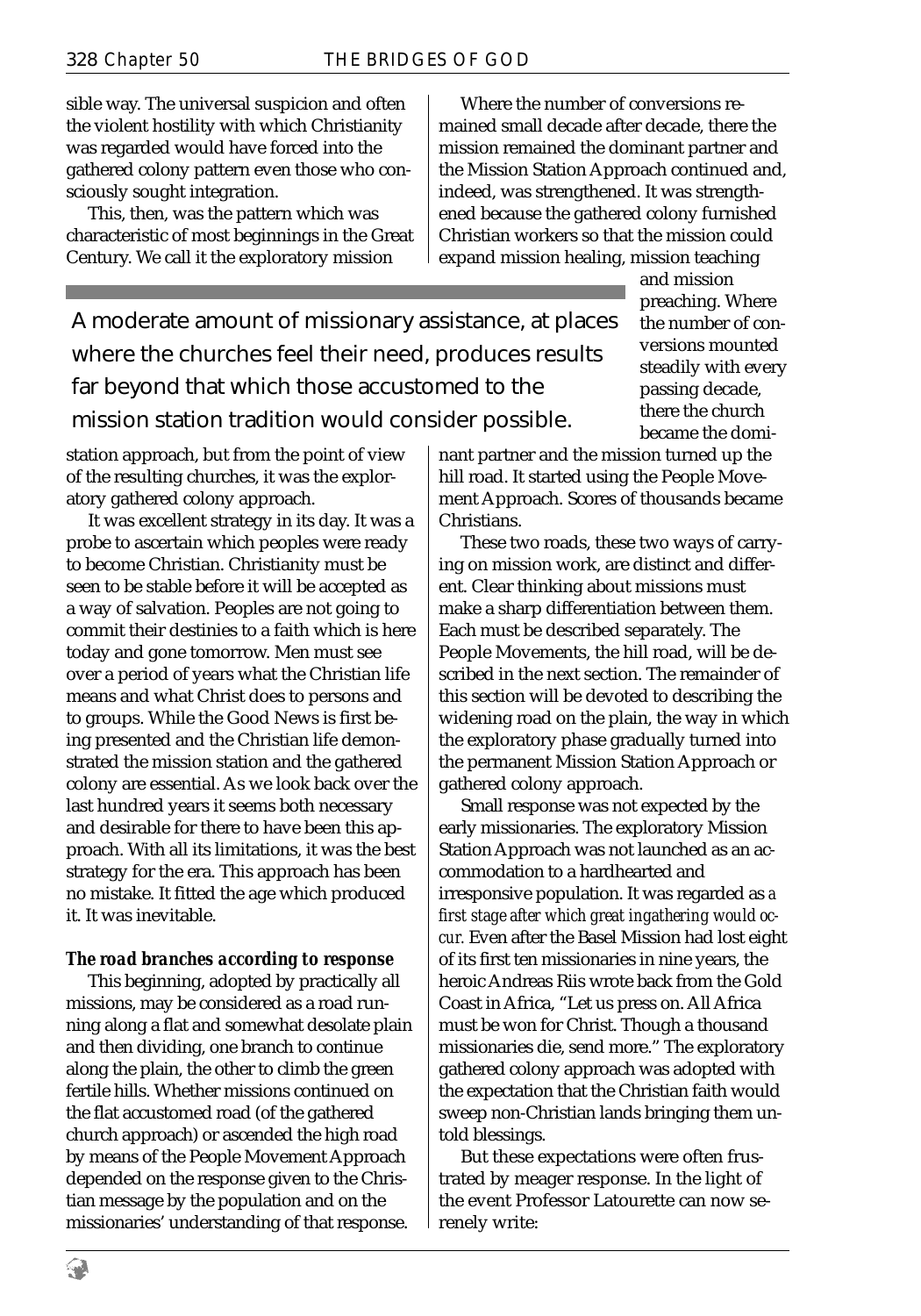The advanced cultures and faiths of Asia and North Africa did not yield so readily as did those of the primitive folk, either to Western civilization or to Christianity. This was to be expected. It has usually been characteristic of advanced cultures and their religions that they have been much slower to disintegrate before an invading civilization.

But the meager response was not expected by the early messengers of the Church. It was disappointing.

A factor in the small response, whose importance cannot be overestimated, is that, partly because of the individualistic bias of the missionaries and partly because of the resistance of the hearers, conversions were mainly *out* of the nation. Converts felt that they were joining not merely a new religion, but an entirely foreign way of living—proclaimed by foreigners, led by foreigners and ruled by foreigners. Converts came alone. Often even their wives refused to come with them. Naturally conversions were few. A vicious circle was established: the few becoming Christian one by one set such a pattern that it was difficult for a Christward movement to be started, and by the lack of a movement converts continued to come one by one and in very small numbers. In many parts of the field it was psychologically difficult for a person to become a Christian as it would be for a white man in South Africa to join a Negro church knowing that his children would intermarry with the black children. The person not only became a Christian, but he was generally believed to have "joined another race." When, among peoples which intermarry only amongst themselves, a man becomes a Christian, his old mother is likely to reproach him, saying, "Now whom will your sons marry? They cannot get wives from amongst us any more."

#### *The exploratory approach becomes permanent: terms defined*

Where meager response continued, there gathered colony missions gradually accommodated themselves to carrying on mission work among populations which would not obey the call of God. Once this occurred we may say that the mission, which had started its road-building on the plain, with the intention of reaching high fertile land as soon as possible, settled down to road-building on

the barren plain as its God-given duty. It found plenty of good work to do. It never admitted, even to itself, that it had really given up hope of reaching the hills; but that is what had actually happened.

#### *The churches born of the mission station approach*

The first aim of missions is the establishment of churches. So, as we start to examine the results of the Mission Station Approach we turn to an inspection of the kind of churches which mission stations have fathered. These we shall call Mission Station churches or gathered colony churches.

They have some favorable characteristics. They are composed of greatly transformed individuals. The membership is literate. They come to church with hymn books. They can read their Bibles. Many among them are specially trained beyond the ordinary school. In some stations there are many high school and college graduates on the church rolls. The membership contains a goodly proportion of day laborers and artisans, household helps and casual labourers, as well as teachers, preachers, medical workers, clerks, and other white-collar workers. In some places factory and railway employees form a considerable part of the membership. On the whole the Mission Station Churches are made up of people who are soundly Christian. There is not much superstition among them and not much temptation to revert to the old non-Christian faiths. The membership is proud of being Christian, and feels that it has gained tremendously by belonging to the Christian fellowship. There are, of course, many nominal Christians and some whose conduct brings shame on the church. But even these are likely to send their children to Sunday School and church!

They are organized into strong congregations. They have good permanent church buildings on land indubitably theirs. The pastors and ministers are usually qualified people. The services or worship are held regularly. The elders, deacons and other elected members form church councils and govern the church. The giving would probably compare favorably in regard to percentage of income with that in the Western churches, though often most of it is provided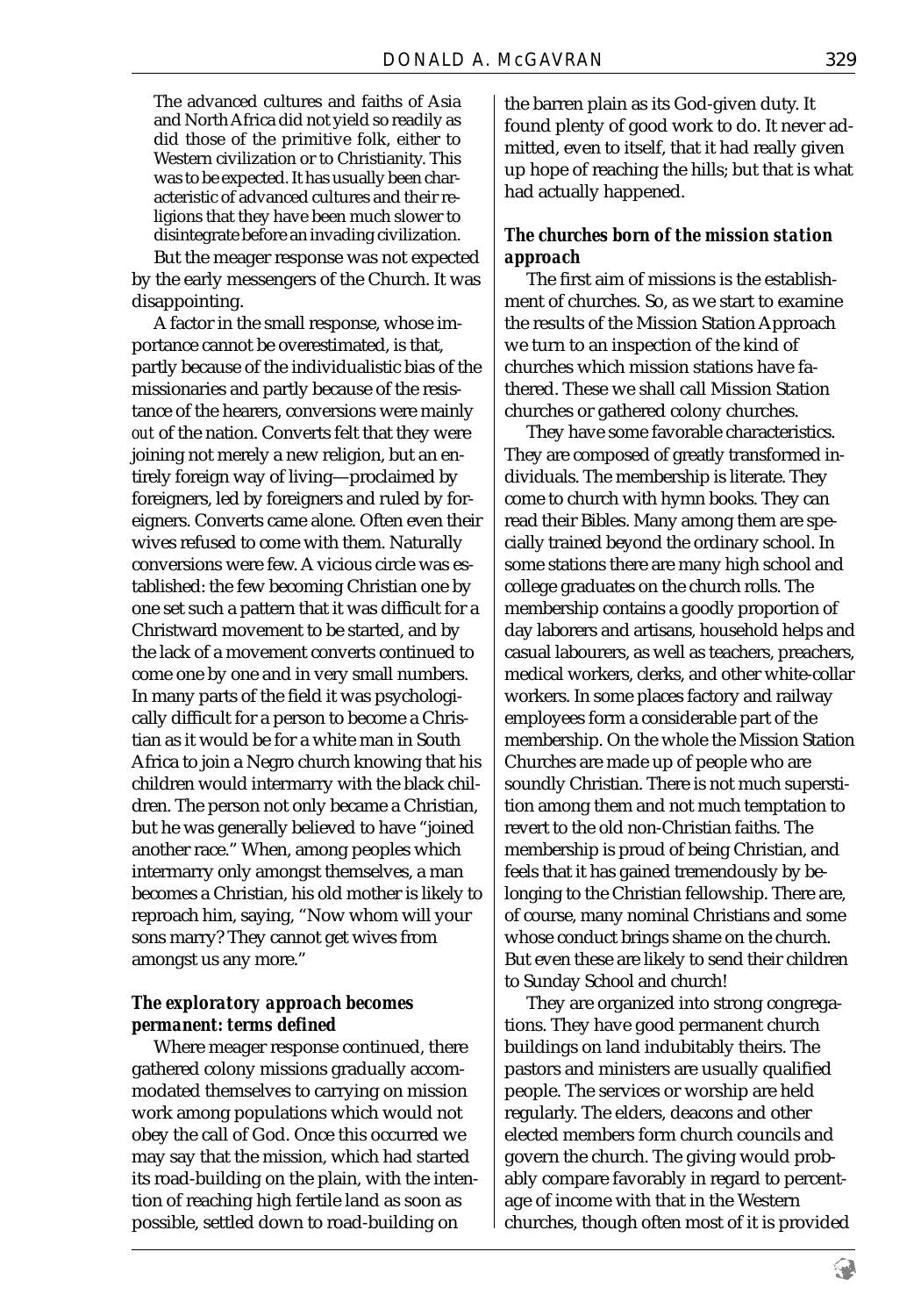by those in mission employ. In some churches the giving is exemplary and there are many tithers. All told, the impression is that of small, tight, well-knit communities, buttressed by intermarriage and considering themselves to be a part of world Christianity.

On the debit side, these mission station churches are lacking in the qualities needed for growth and multiplication. They are, in truth, gathered churches, made up of individual converts, or "brands snatched from the burning," or famine orphans, or a mixture of all three. The individual converts and rescued persons have usually been disowned by their non-Christian relatives. The famine orphans have no close connection with loving brothers and sisters and uncles and aunts. Furthermore, the lives of these Christians have been so changed, and they find such satisfaction in the fellowship of their own sort (i.e. other mission station Christians) that they feel immeasurably superior to their own unconverted relatives.This is particularly true when they come from the oppressed classes. The second generation of Christians is even farther removed from their non-Christian relatives than the first, while in the third generation, in the very land where they live, the gathered church members know as a rule no non-Christian relatives at all. The precious linkages which each original member had as he came from non-Christian society and which are so needed for reproduction are all gone. A *new people* has been established which intermarries only within itself and thinks of itself as a separate community.

The Christians of the gathered colony approach have a vivid realization of the power of education. It has been education, they feel, that has lifted them out of the depths. They are keen for their children to receive as much education as possible. They skimp and scrape that their boys and girls may go on to school and proceed as far as possible on the road to a B.A. or an M.A. But they do not always have a vivid experience of the power of God. Many would grant that it was Christian education which had lifted them—an education given to them in the name of Jesus Christ. But on such experiences as the power of the Spirit, the forgiveness of sins and the blessedness of faith, many mission station Christians are likely to

have a weak witness. "Become Christians and educate your children," they are likely to say. "It won't do you much good but it will be wonderful for your sons and daughters."

Gathered colony churches usually have a vivid consciousness of the mission as their parent. The churches tend to feel that it is the business of the missionary to head up a wealthy social service agency, designed to serve the Christian community. It sometimes happens that the members of a mission station church, sensing the obvious fact that there is only limited employment in a mission station, look on new converts as a labor union would on immigrants. They draw the easy conclusion that if more people become Christians, the resources of the mission will be spread thinner and there will be less for each of the existing Christians. Cases have occurred where they have actually discouraged possible converts from becoming Christian.

Gathered colony churches are often overstaffed. They are too richly served by foreign missions. Their members acquire a vested interest in the *status quo*. In one typical mission station church of 700 souls we find a missionary in charge of two primary schools and one middle school for day pupils, another in charge of a middle boarding school for girls, a missionary doctor and his nurse wife who run a hospital, and an evangelistic missionary who gives half his time to the Christian community. Then there is a national minister who is a high school graduate with theological training, five high school graduates who teach the older boys and seven high school graduates who teach the older girls, four evangelists, five Bible women and a primary school staff of six. Missionaries, who, with less than half these resources, are shepherding large numbers of Christians who have come to Christ in some People Movement, may gasp with unbelief that such heavy occupation could occur. Yet both the national and the missionary leaders of such mission station churches consider that they really are managing with a minimum degree of foreign aid!

#### *But—the era is drawing to a close*

However, as Latourette points out, the era is passing. The days in which the mission stations can exert a major influence on the af-

€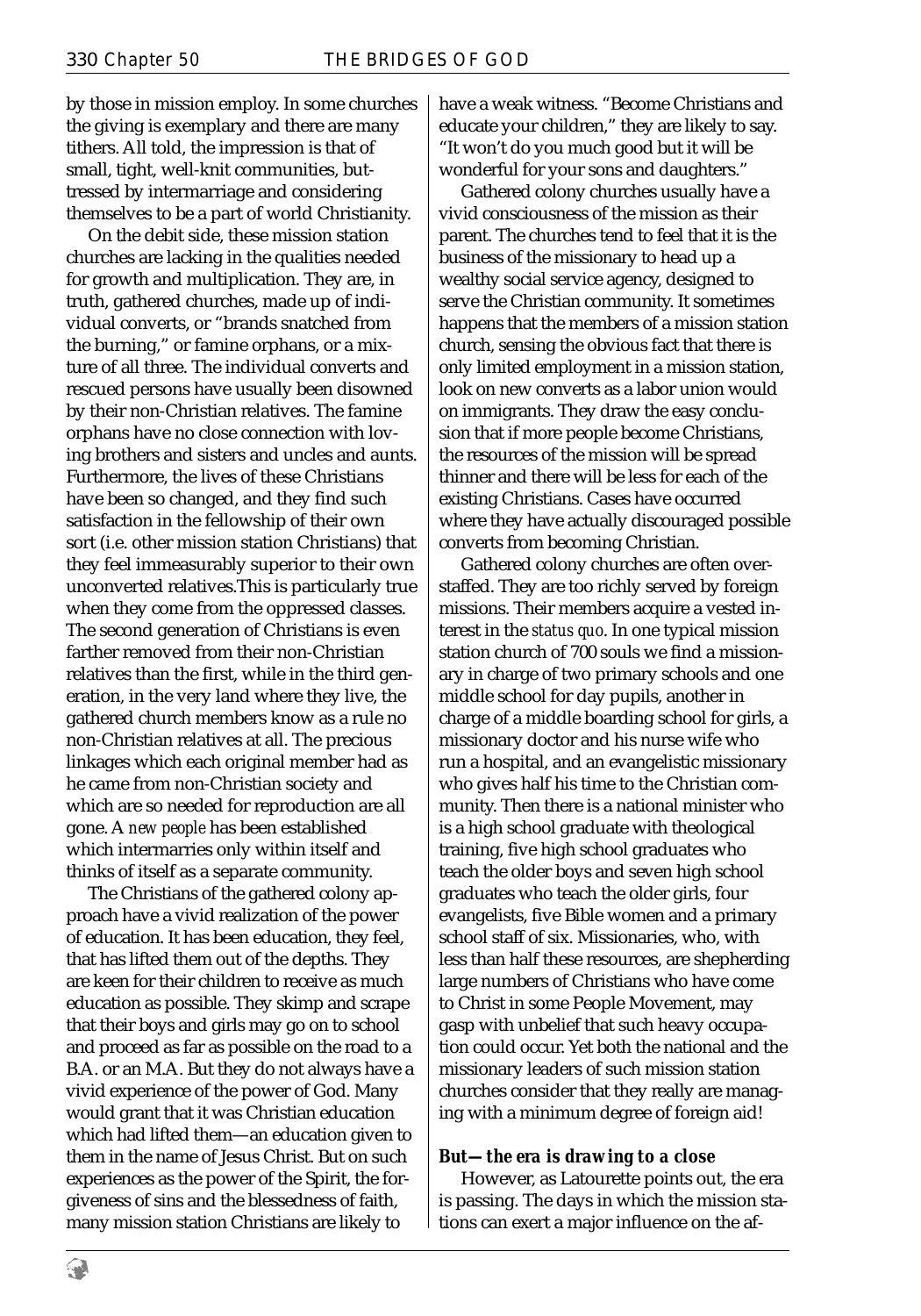fairs of Eastern nations are drawing to a close. The sleeping nations are now awake. At the headquarters of the provincial and national governments are whole departments, amply provided with millions of money raised by taxes, whose chief duty it is to plan for the future of the nations. The tens of thousands of students who journey to the West for education, the flood of publications in all the major languages of the land, the advent of the movie, the loudspeaker and programs of social education, the sensitiveness to foreign criticism, the intense desire to prove their own nation the equal of any on earth, and the resentment felt at foreign leadership—all these presage the end of an era in which mission stations in the urban centers exerted an influence out of all proportion to their numbers.

Mission schools in Asia and North Africa no longer have the influence which they once had. In the beginning they were the only schools. But now they form a small percentage of the total, and are being crowded into the background. It is still true that there are a few outstanding Christian schools in most countries, mission schools, convent schools, which are known as the best in the land. Even so, they do not get one percent of the students. There was a day when they had 50 percent of the sons of the leading families. Mission educationists cannot dodge the plain fact that mission schools cannot expect to wield the influence which they did in the days when Western cultures were first arriving in Asia and Africa.

What is true of schools is also true of mission station hospitals. Up till 1945 the Central Provinces of India had not produced a single qualified doctor. Its university had no standard medical school. The only fully qualified doctors were a few immigrants from other provinces and missionary doctors from abroad. But today there are four hundred students in the medical college of its university. As this flood of physicians flows out over the cities and towns and eventually the villages of this province, the present near monopoly of the Christian hospitals is likely to be destroyed. The same sort of thing is taking place in one awakened nation after another.

Non-Christian nations are impatient with foreign tutelage. They believe it is demeaning to their national pride to admit to the need for guidance from any Western nation. The East, particularly India, honestly believes that, except for mechanization and industrialization, the West has little to give to the "spiritual East." The excoriations heaped upon Western nations by their own prophets, crying out against race prejudice, economic injustice and recurrent wars, are taken at their face value by the nations of the East. The West comes to be looked upon as soul-less, materialistic, unjust, moneymad, and moved by none but ulterior motives. The temper of these days in the East is not that of humbly sitting at the feet of missionary tutors.

It would be giving a distorted impression if the last few paragraphs were to imply that Christian missions have no more usefulness as cultural "hands across the sea." In the days ahead when nations are forced into closer and closer co-operation, all friendly efforts to interpret nations to each other will be of value. The continued residence of Westerners in the East will doubtless do good. But the days of great secular influence of foreign mission stations apart from great national Churches are probably about over.

They should be over for a further reason: there is now a use for mission resources which will do more for nation building, more for international peace, and more for the Church than the further penetration of non-Christian faiths and cultures from the vantage point of a mission station.

#### *Salute and farewell*

So has run the characteristic pattern of the Great Century. An age of tremendous mission expansion in terms of geography and influence; an age of heroism and devotion and self-sacrifice; an age of the meeting of two cultures separated by a wide gulf which, through the mission stations, outposts of goodwill and faith, has slowly drawn closer to the point where one world is in sight; an age when there is hardly a race or nation in which there is not found the Church.

So has run its pattern. But that age is now over. A new age is upon us. A new pattern is demanded. A new pattern is at hand, which, while new, is as old as the Church itself. It is a

 $\bigcirc$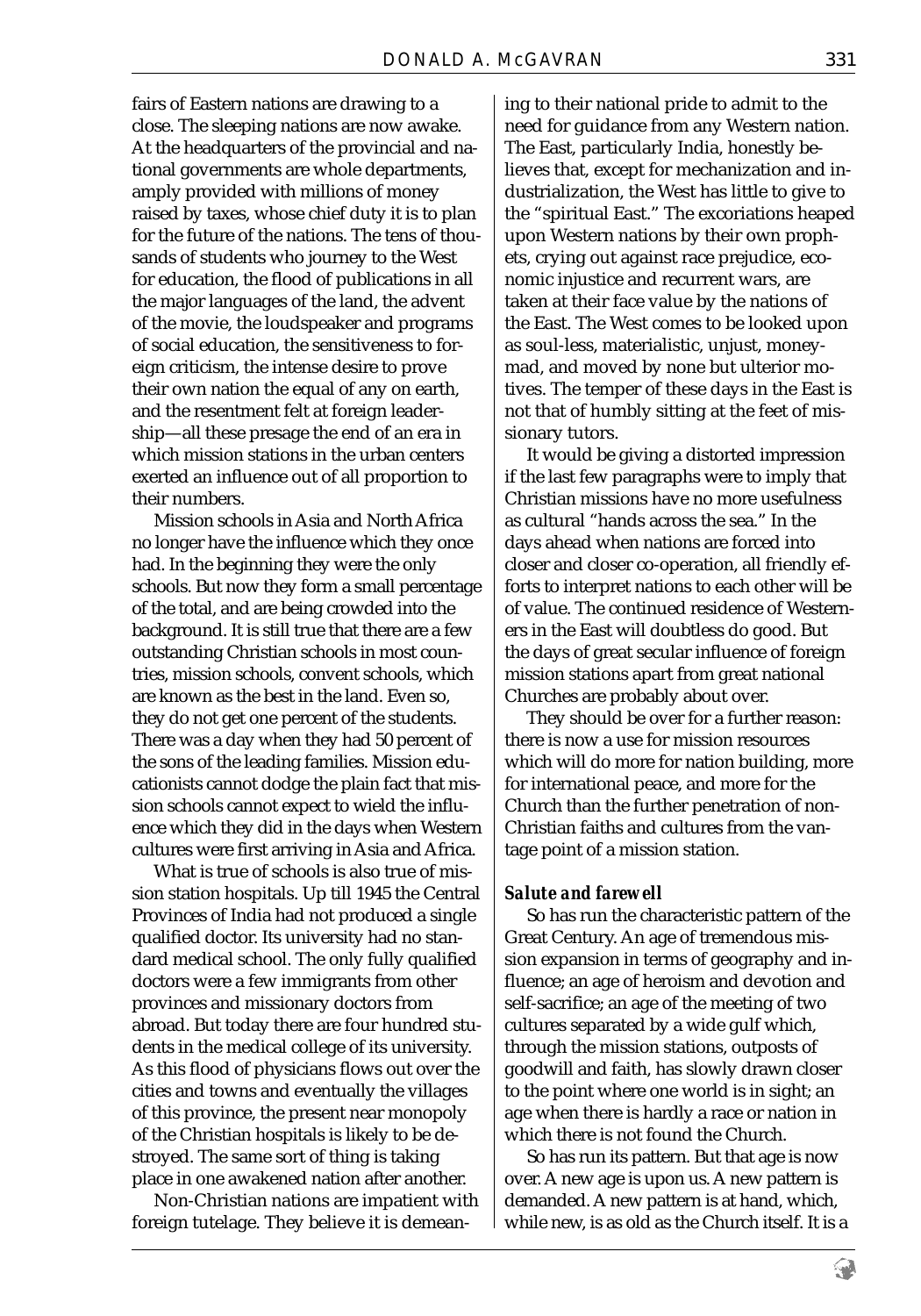God-designed pattern by which not ones but thousands will acknowledge Christ as Lord, and grow into full discipleship as people after people, clan after clan, tribe after tribe and community after community are claimed for and nurtured in the Christian faith.

# **The God-given People Movements**

While the typical pattern of missionary activity has been that of the Mission Station Approach, occasionally People Movements to Christ have resulted. These have not as a rule been sought by missionaries—though in Oceania, Indonesia and Africa there have been some exceptions. The movements are the outcome of the mysterious movement of the Spirit of God. Their pattern of growth is very different from that described in the last chapter. They have provided over 90 percent of the growth of the newer churches throughout the world. The great bulk of the membership and of the congregations of the younger churches consist of converts and the descendants of converts won in People Movements.

In spite of this, we maintain that People Movements were the exception and that the typical approach of the last century was the Mission Station Approach. The number of mission stations from which Christian movements have started is small compared with the number serving static churches. Mission enterprises are, for the most part, those which serve non-Christians and gathered colony churches. The leadership of many conferences on missions comes largely from those who know and are immersed in the Mission Station Approach. And, as Dr. Hendrik Kraemer writes: "Missionary thinking and planning in this revolutionary period are still overwhelmingly influenced by the Mission Station Approach." The Mission Station Approach must then be taken as the typical outcome of the past years, and the People Movements as the exceptions.

In dividing mission work into these two varieties—that operating through the Mission Station Approach and that operating through the People Movements—it is recognized that some mission work cannot be classified under either head. For example, the translation and printing of the Scriptures. We are not attempting an exhaustive classification, but a practical one into which more than 90 per cent of missionary activity can be placed.

#### *Some people movements described*

Adoniram Judson went to Burma as a missionary to the cultured Buddhist Burmese. But he took under his wing a rough character, by name Ko Tha Byu, a Karen by race. The Karens were among the backward tribes of Burma. They were animistic peasants and were supposed by the Burmese to be stupid inferior people. "You can teach a buffalo, but not a Karen," was the common verdict. Judson spent six months trying to teach this former criminal, now his servant, the meaning of the redemptive death of our Lord Jesus Christ, and made such little progress that he was inclined to take the common verdict as true. However, he persisted, and a few months later Ko Tha Byu became a convinced, if not a highly illuminated, Christian.

As Judson toured Burma, speaking to the Burmese of that land, Ko Tha Byu, the camp follower, spoke to the humble Karen in each vicinity. The Karens started becoming Christian. Here a band of ten families, there one or two, and yonder a jungle settlement of five families accepted the Lordship of Christ. We do not have the data to prove that those who came were interrelated, but it is highly probable that connected families were coming in. A chain reaction was occurring. We can reasonably assume that among his close relatives alone, to say nothing of cousins and second cousins, Ko Tha Byu had a host of excellent living contacts. The early converts doubtless came from among these, and their relatives.

Judson, translating the Bible into Burmese, was concerned with more important matters than a Christian movement among a backward tribe. For years he considered the Karen converts a side issue. However, the next generation of missionaries included some who were veritable Pauls, expanding the movement as far along the paths and across the rice paddies as possible. Today there is a mighty Christian Movement among the Karens and their related tribes in Burma, numbering hundreds and thousands of souls. The Christian Karens are the educated Karens and will provide the leadership for the mixed population of Karens, Kachins and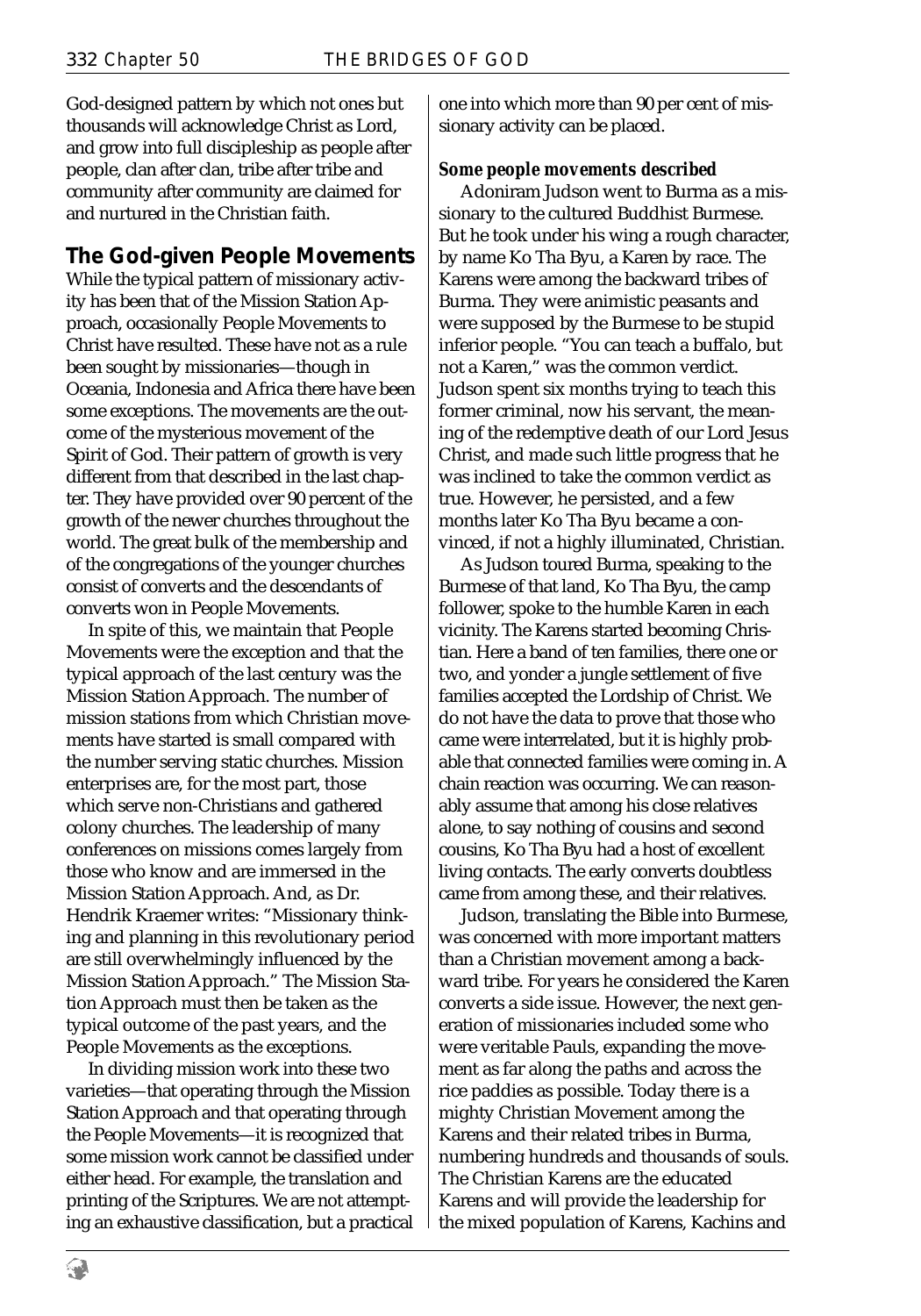other tribes which predominate in parts of Burma. The Christward Movement among the Karens may well be the source of a church numbering millions, and exercising a decisive influence upon the history of all South-East Asia.

By contrast, the Mission Station Approach to the Buddhist Burmese has yielded its ordinary quota of small, static mission station churches with a membership of perhaps 20,000 souls for all Burma.

The Karen Christians are good Christians. In a hundred sections of Burma there are communities of Christian Karens with their own church building, their own pastor, their own tradition of regular worship, their own Sunday school, and a Christian tribal life which augurs well for the permanence of the Christian Churches of Burma. The Karens, discipled through a People Movement, and now in the process of perfecting, are not under the delusion that a nominal Christianity is worth anything to God. The thousands of churches scattered across the country contain a normal proportion of earnest Spirit-filled Christians. They are "reborn Baptists" who will compare favorably with the reborn Baptists of any land.

We stress this because it is a mistake to assume that People Movement Christians, merely because they have come to the Christian faith in chains of families, must inevita-

There is so much that is mysterious and beyond anything we can ask or think, and so much evident working of divine Power, that we must confess that People Movements are gifts of God.

bly be nominal Christians. Such an assumption is usually based on prejudice, not fact. All Churches face the problem of how to avoid creating nominal Christians. Even Western Churches, made up of only those individual converts who testify to regeneration, soon come to have a second and third generation who easily grow up to be nominal Christians. The policies of the churches vary in their ability to produce Christians vividly

conscious of their own salvation. People Movements in themselves do not encourage the production of nominal Christians.

Up in the north of Pakistan there was a lowly people called Churas. They were the agricultural laborers in a mixed Muslim and Hindu civilization. They formed about 7 per cent of the total population, and were Untouchables. They were oppressed. They skinned dead cattle, cured the skins, collected the bones and sold them. They had been largely overlooked by the missionaries preaching Christ to the respectable members of the Hindu and Muslim communities, and organizing their few hard-won converts into mission station churches. Then a man named Ditt from among the Churas turned to Christ, continued to live among his people, despite their attempts at ostracism, and gradually brought his relatives to the Christian faith. The missionaries were at first dubious about admitting to the Christian fellowship these lowest of the low, lest the upper castes and the Muslims take offense and come to think of the Christian enterprise as an "untouchable" affair. But those who became Christians were pastored and taught and organized into churches. Because the converts came as groups without social dislocation the efforts of the pastors and the missionaries could be given largely to teaching and preaching. Attention did not have to be diverted to providing jobs and wives, houses and land for

individual converts. The Mission to whom God had entrusted this Movement was made up of devout men and women and they gave themselves to the task. The outcome was at the end of about eighty years there are no more Churas in that section of India. *They have all become Christians.*

Whereas the Church in mission station areas often numbers no more than one-tenth of 1 per cent of the total population, in the Chura area *the Church numbers 7 per cent of the population*. There are congregations in many of the villages and a Christian witness is maintained, not by foreign missionaries, but by the citizens of Pakistan.

In Indonesia there is a large mission work. In addition to static gathered colonies there have been also a comparatively large number of God-given People Movements. In the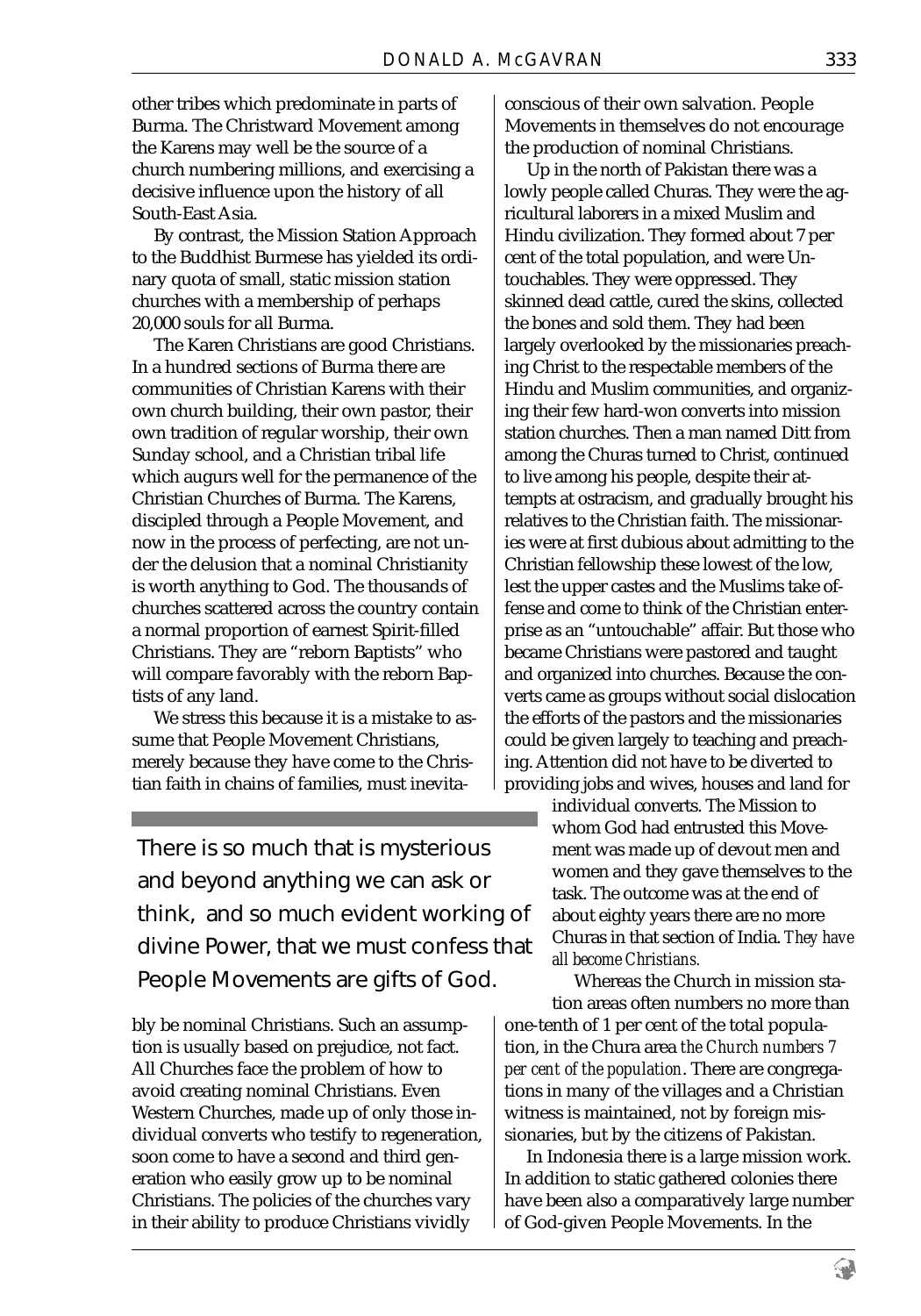north of Sumatra there is a flourishing Batak People Movement, numbering hundreds of thousands. In 1937, on the island of Nias, off the north-west coast of Sumatra, there were 102,000 Christians: in 1916 there were none. In the northern parts of the Celebes the Minahasa tribes were by 1940 fairly solidly Christian and in the center the growth of People Movements was rapid. There were tribal movements toward Christ in the Moluccas, the Sangi and the Talaud Islands. Around the year 1930 between eight and ten thousand a year were being baptized in Dutch New Guinea. By 1936 the number of Protestant Christians was reported to be 1,610,533. The Roman Church also has increased by numerous People Movements. In 1937 there were 570,974 members of the Roman Catholic Church. After 1950 new large People Movements in Sumatra and after 1960 in Irian and Kalimantan have taken place.

The only instance in the entire world of a hundred thousand Muslims being won to Christ occurs in Indonesia, in the midst of these numerous People Movements. It is also interesting that in Indonesia there is apparently a bridge between the natives and the Chinese immigrants, a bridge over which Christianity can cross. If this were strengthened it might well happen that more Chinese would become Christian indirectly *via* the People Movements of Indonesia than have been won in China itself.

In Africa there have been a large number of People Movements. The day is not far off when most of Africa south of the Sahara will have been discipled.

There is an instructive case of People Movements in the Gold Coast. These have grown into a great Presbyterian Church. For 19 years (1828-47) the Basel Mission of Switzerland battled to establish a foothold in the Gold Coast. Of the 16 missionaries sent out ten died shortly after arrival. The daring expedient had to be adopted of bringing in eight West Indian families to demonstrate that black men could read the white man's Book, and to provide missionaries less susceptible to the ravages of the climate. During this time there had not been a single baptism. The first four baptisms were in 1847 among the Akim

Abuakwa tribe. The following table shows how the Church grew.



Till about 1870 the records show evidence of the exploratory Mission Station Approach. Slaves were purchased, freed, and employed at the mission stations for instruction. Runaway slaves were given shelter. Laborers on mission buildings were settled on mission land. In 1868 there was one missionary for each thirty Christians. The Basel Mission had a gathered colony at each of its nine mission stations. But in the decade 1870 to 1880 outlying chains of families started becoming Christian, and several stations among the Tsui-speaking tribes began to be surrounded by small Christian groups in scattered villages. Schools were established in each and the groups gradually became churches. An important feature of this movement, like many other African People Movements, was that pagan parents frequently sent their children to Christian schools, desiring them to become Christians. The school thus had enor-

Early growth was tribe-wise. Teacherpreachers, the slightly educated first generation Christian workers on whom so much of the discipling of the tribes of Africa has depended, were usually recruited from each tribe in which a Christian movement started. They were then trained and sent back to that tribe to teach others, shepherd the Christians and win others to Christ. Later, as Christian movements arose in practically all the tribes,

mous influence.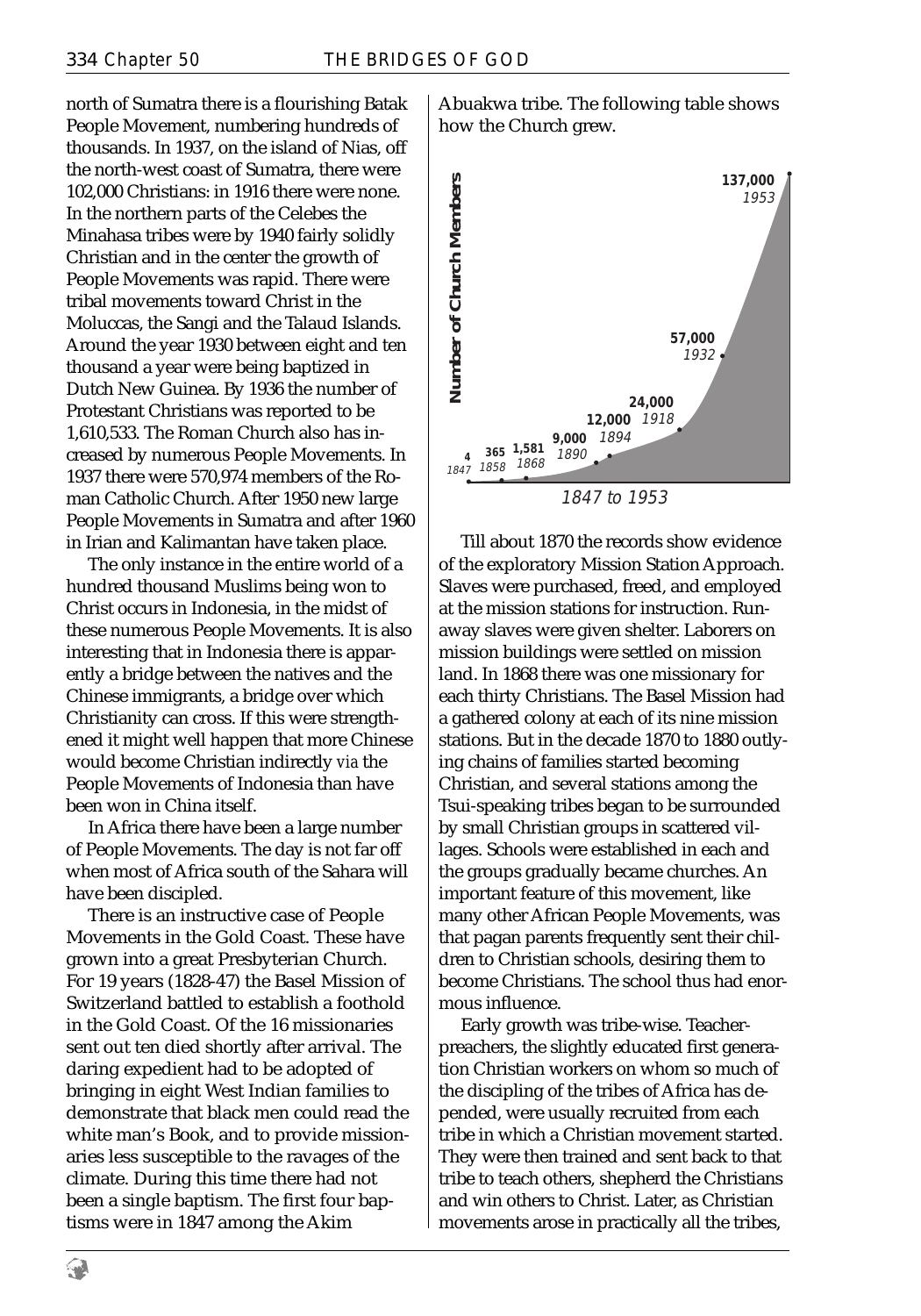they became a uniting factor in the life of the nation, and workers were appointed more or less regardless of tribal relationships.

#### *The churches born of people movements*

The most obvious result of Christian missions which have been fathering and furthering Christward movements is a tremendous host of Christian churches. It has been calculated that there are well over a hundred thousand congregations of Christians brought to a knowledge of God through recent Christian People Movements. These exist in most of the non-Christian countries.

Let us consider the unexpectedly large number of People Movements. The islands of the Pacific have been largely discipled by People Movements. India has its extensive list of movements from the Malas and Madigas, the Nagas and Garas, the Mahars and Bhils, and many others. Indonesia and Burma total well over a score of People Movements of some power. Africa has numerous tribes in which the churches are growing in tribe-wise fashion. Two new People Movements are being reported in 1980: One in Mindanao and one in Mexico. Our list might be made much larger. Each of these hundreds of People Movements is multiplying Christian congregations as it grows.

These scores of thousands of congregations have many features in common. Many members of the churches are illiterate. In some lands the percentage of illiteracy in the People Movement churches is over 80. The pastors of the churches are usually men with about seven years of schooling plus some seminary training. The church buildings are often temporary adobe or wattle buildings, though there are many well-built churches among the older congregations. In new People Movements, the missionary usually plays an important role—starting, funding, and developing them. The pastoring of the congregations is almost entirely in the hands of the nationals however. In older, larger People Movements to-day national ministers head the Church, while missionaries work as assistants directed by the church council. The services to Christians, so marked in the Mission Station Approach, are very much curtailed. The numbers of children are so great that, aside from small

unsatisfactory primary schools, few children get a chance at education. In the mission station churches it is common practice for every child to be sent, largely at mission expense, through school as far as his intelligence will allow him to go. But in the People Movement churches the bulk of the Christian population has available to it only such educational advantages as the average non-Christian shares. This makes for an illiterate and ignorant church membership.

In some African countries, the school picture is totally different. Government does its education through missions. In such lands the children of the People Movements have excellent educational opportunities and the membership of the churches is growing up largely literate.

Scattered as the congregations are it is difficult to reach them with medical aid. Cholera and small-pox epidemics, sudden death from cerebral malaria, infant maladies which carry off children like flies, and health conditions which are a scandal to the human race, are characteristic of these myriad rural churches.

Yet People Movement Churches are remarkably stable. There are reversions, specially in the early days, but on the whole, once a *people* has become Christian, it stays Christian even in the face of vigorous persecution. In addition to the faith of each individual and the courage which comes from world-wide fellowship, the very bonds of relationship and social cohesion keep weak individuals from denying the faith.

#### *Unvalued pearls*

One of the curious facts about People Movements is that they have seldom been sought or desired. Pickett records, in Christian Mass Movements in India, that most People Movements have actually been resisted by the leaders of the church and mission where they started. These leaders often had grave doubts whether it was right to take in groups of individuals, many of whom seemed to have little ascertainable personal faith. Nevertheless, despite a certain degree of repression, movements did occur. One wonders what would have happened had missions from the beginning of the "Great Century" been actively searching and praying for the coming of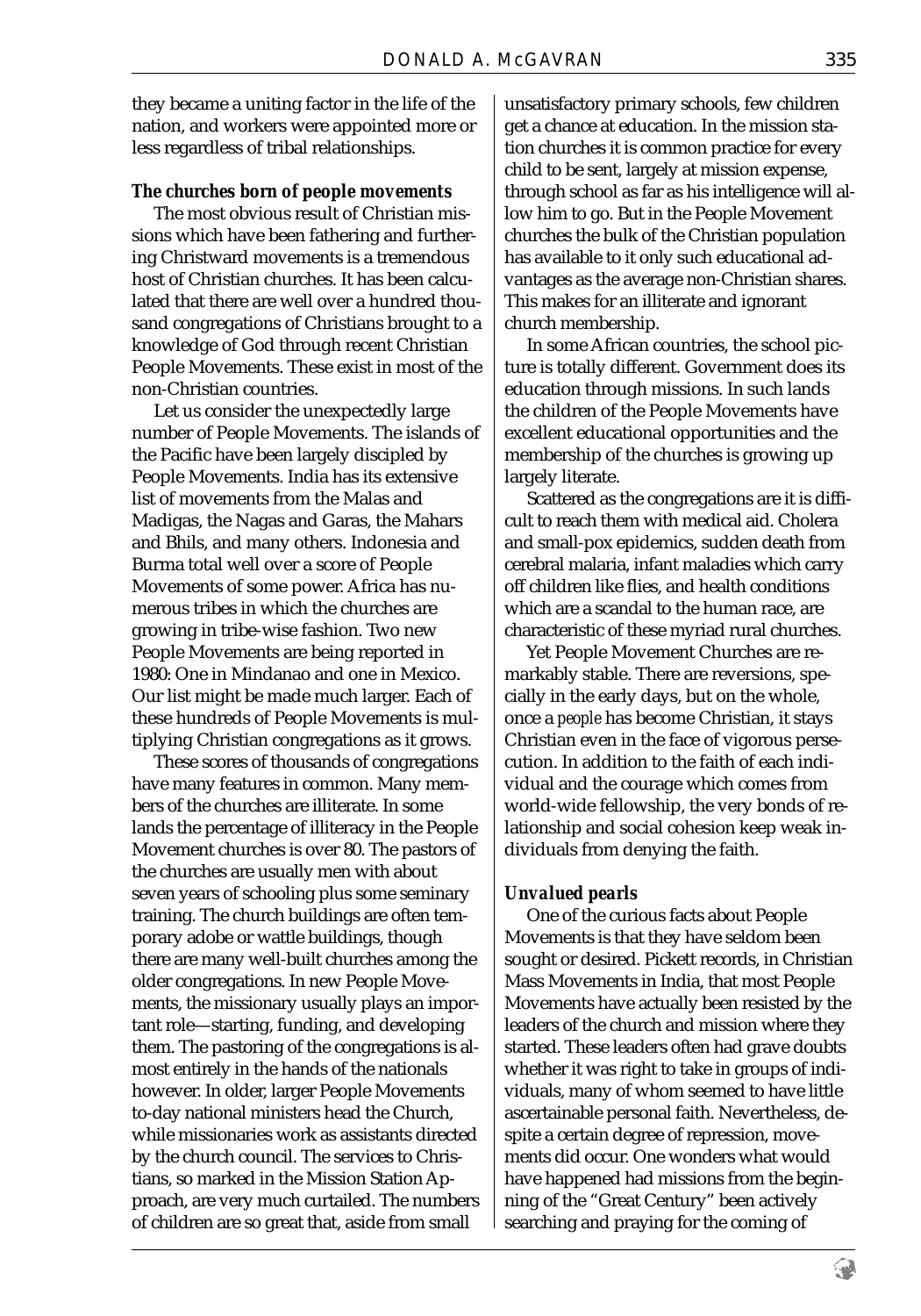Christward marches by the various peoples making up the population of the world.

Those People Movements which did occur were seldom really understood. The way of corporate decision was obscured by the Western preference for individual decision. The processes of perfecting the churches were confused with the process by which a people turns from idols to serve the living God. Even where there has been great growth, as in parts of Africa, faulty understanding of People Movements has resulted in much less than maximum growth and has caused needless damage to tribal life.

Christward movements of peoples are the supreme goal of missionary effort. Many who read this book will not agree with this, and, indeed, it has never been generally accepted. Yet we not only affirm it, but go further and claim that the vast stirrings of the Spirit which occur in People Movements are God-given. We dare not think of People Movements to Christ as merely social phenomena. True, we can account for some of the contributing factors which have brought them about; but there is so much that is mysterious and beyond anything we can ask or think, so much that is a product of religious faith, and so much evident working of divine Power, that we must confess that People Movements are gifts of God. It is as if in the fullness of time God gives to His servants the priceless beginning of a People Movement. If that succeeds, the church is firmly planted. If it fails, the missionary forces are back to the preliminary stages of exploration. Yet the essential recognition that the People Movements to Christ is the supreme goal is not often made by Christian leaders. Gifts of God come and go unrecognized; while man-directed mission work is carried faithfully, doggedly forward.

It is time to recognize that when revival really begins in China, Japan, Africa, the Muslim world, and India, it will probably appear in the form of People Movements to Christ. This is the way in which Evangelical Christianity spread in Roman Catholic Europe at the time of the Reformation. It is the best way for it to spread in any land.

# **Five Great Advantages**

People Movements have five considerable advantages. *First, they have provided the Christian movement with permanent churches rooted in the soil of hundreds of thousands of villages*. For their continued economic life they are quite independent of Western missions. They are accustomed (unfortunately too accustomed) to a low degree of education. Yet their devotion has frequently been tested in the fires of persecution and found to be pure gold. They are here to stay. They are permanent comrades on the pilgrim way.

*They have the advantage of being naturally indigenous.* In the Mission Station Approach the convert is brought in as an individual to a pattern dominated by the foreigner. The foreigner has set the pace and the style, often to his own dismay. But such denationalization is a very minor affair in true People Movements. In them the new Christians seldom see the missionary. They are immersed in their own cultures. Their style of clothing, of eating and of speaking continues almost unchanged. Their churches are necessarily built like their houses—and are as indigenous as anyone could wish. They cannot sing or learn foreign tunes readily, so local tunes are often used. Thus an indigenous quality, highly sought and rarely found by leaders of the Mission Station Approach churches, is obtained without effort by the People Movement churches. Church headquarters, however, need to make special efforts to keep thoroughly indigenous their training of People Movement youth and leadership.

*People Movements have a third major advantage. With them "the spontaneous expansion of the Church" is natural.* The phrase "spontaneous expansion" sums up the valuable contribution to missionary thinking made by Roland Allen and World Dominion. It requires that new converts be formed into churches which from the beginning are fully equipped with all spiritual authority to multiply themselves without any necessary reference to the foreign missionaries. These might be helpful as advisers or assistants but should never be necessary to the completeness of the Church or to its power of unlimited expansion. Spontaneous expansion involves a full trust in the Holy Spirit and a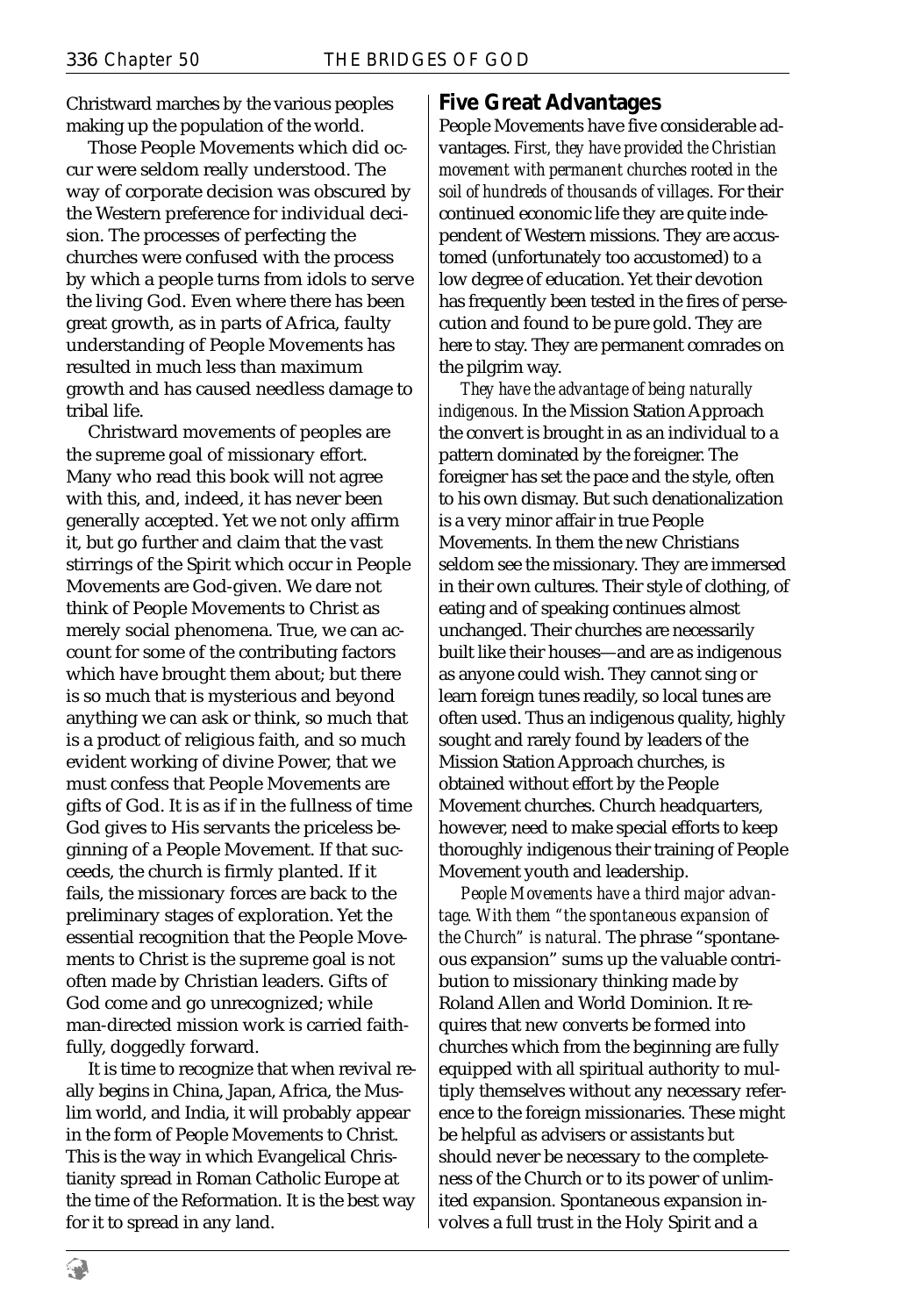recognition that the ecclesiastical traditions of the older churches are not necessarily useful to the younger churches arising out of the missions from the West. New groups of converts are expected to multiply themselves in the same way as did the new groups of con-

In order to be called a bridge, a connection must be large enough to provide for the baptism of enough groups in a short enough time and a small enough area to create a People Movement in the other community.

verts who were the early churches. Advocates of spontaneous expansion point out that foreign directed movements will in the end lead to sterility and antagonism to their sponsors, and that therefore the methods now being pursued, here called the Mission Station Approach, will never bring us within measurable distance of the evangelization of the world.

Desirable as spontaneous expansion is, it is a difficult ideal for the Mission Station Approach churches to achieve. They might be freed from all bonds to the Western churches, they might be con-

vinced that they had all the spiritual authority needed to multiply themselves, they might be filled with the Holy Spirit and abound in desire to win others to Christ, and yet—just because they form a separate people and have no organic linkages with any other neighboring people—they would find it extremely difficult to form new churches. In People Movement churches, on the contrary, spontaneous expansion is natural. Both the desire to win their "own fold" and the opportunity to bear witness in unaffected intimate conversation are present to a high degree. There is abundant contact through which conviction can transmit itself. True, in People Movements this natural growth can be and, alas, sometimes has been, slowed down by the atmosphere and techniques of the all-pervading gathered colony approach. But once these are recognized and renounced by the leaders of the People Movement churches, it becomes comparatively easy for spontaneous expansion to occur. Missions can then, like Paul, deliberately attempt to use the relatively unplanned expansion of a Christward People Movement to achieve still greater and more significant enlargement. Thus we come to the most marked advantage of these movements.

*These movements have enormous possibilities of growth.* That these possibilities are to-day largely ignored and unrecognized even by the leader of the churches does not diminish either the truth or the importance of this fact.

The group movements are fringed with exterior growing points among their own peoples. As Paul discovered, the Palestinian movement had growing points in many places outside that country. Just so, every Christward movement has many possibilities of growth on its fringes. For example, the Madigas have become Christians in large numbers. They are the laborers of South India. They have migrated to many places in India and even abroad. One cannot help wondering whether a fervent proclamation by a modern Madiga St. Paul carrying the news that "We Madigas are becoming Christian by tens of thousands each year: we have found the Savior and have as a people come into possession of the unsearchable riches of Christ," might not start Madiga Movements in many parts of the world.

People Movements also have internal growing points; that is, the unconverted pockets left by any such sweeping movement. Here the leaders of the Christian forces must be alert to see to it that strategic doorways are entered while they are open. Doorways remain open for about one generation. Then they close to the ready flow of the Christian religion. Until the discipling of the entire people, there will be both internal and external growing points. Both will yield large returns if cultivated.

Of rarer occurrence are the bridges to other communities, such as that over which St. Paul launched his Gentile movements. In order to be called a bridge, the connection must be large enough to provide not merely for the